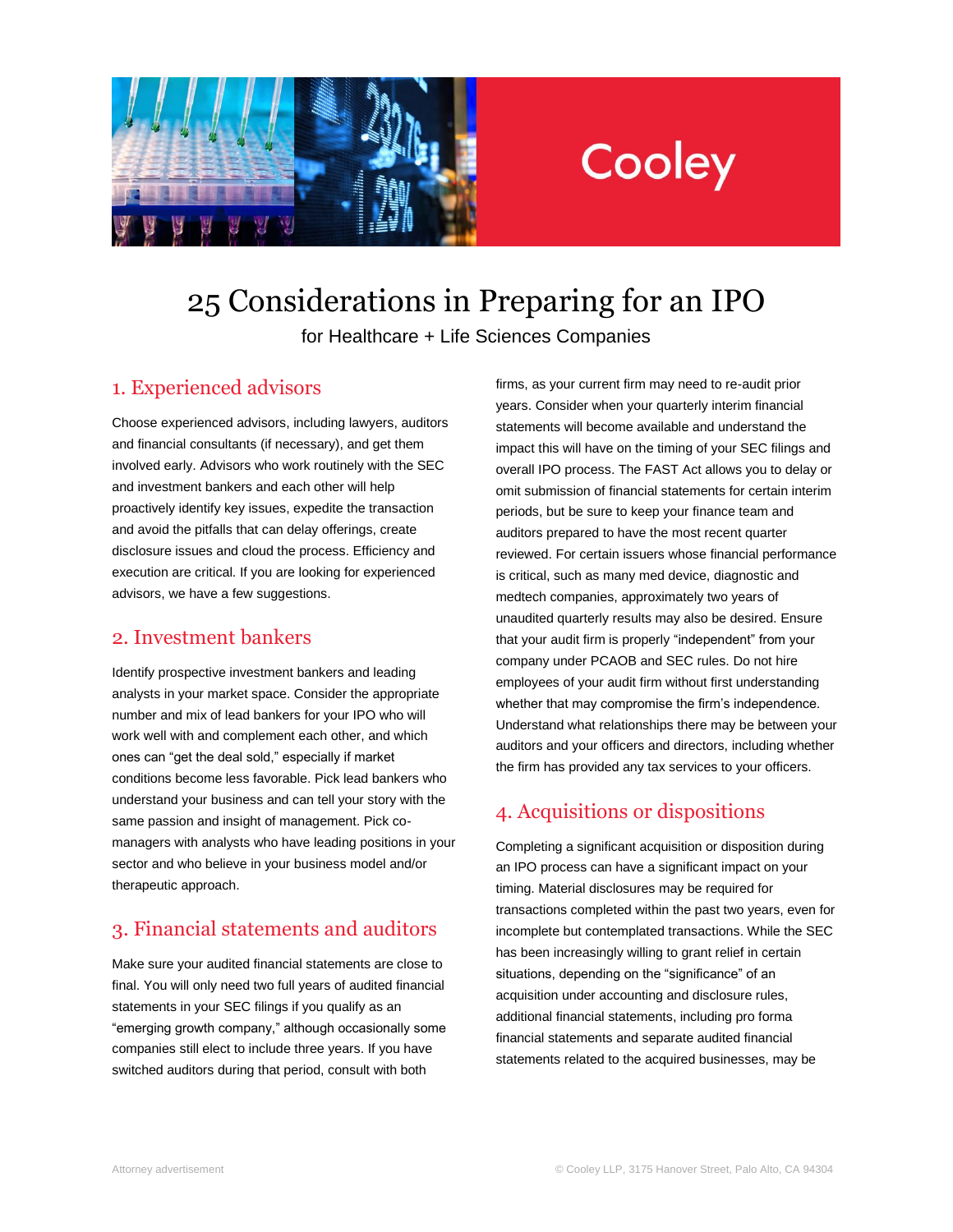required, which can require significant additional work and greatly slow down your IPO.

## 5. Accounting issues

Identify any sensitive issues or fine-line determinations in your significant accounting policies and practices. Discuss these with your audit team and make sure they discuss them with their "national office." The SEC's "hot issues" are constantly evolving, often unpredictably and without formal notice. Make sure your lawyers and auditors are active in the IPO market and have a strong sense of these issues as they evolve. Consider whether a potential accounting issue should be discussed or even pre-cleared with the Office of the Chief Accountant, as this can be an efficient way to settle a potential disclosure issue before commencing the IPO process in earnest.

## 6. Cheap stock

After a few years of lesser general scrutiny in this area, an SEC hot issue that has come back around on a number of recent IPOs is the "cheap stock" analysis – whether sufficient historical charges have been taken for stock options and other equity grants. Most companies within a couple of years of an IPO are, rightly, getting contemporaneous third-party valuations in connection with making equity grants to service providers, but even if those valuations comply with Section 409A of the Internal Revenue Code, they do not necessarily satisfy the SEC in its review of whether issuers took appropriate accounting charges for earlier grants. Work closely with your auditors and counsel to time third-party valuations, especially as they relate to grants made within a year of the IPO. Make sure your valuation firm is looking at the same comparable companies as those used by your potential investment banks. As you get closer to an IPO, you are likely to change valuation methodologies, moving to a "PWERM" method that takes into account the probability of an IPO and generally results in an increase in valuation. Analyze this issue early on and keep a close eye on your valuation discussions with your investment bankers to determine whether your ultimate IPO valuation could create any cheap stock concerns with respect to recent equity grants. In certain instances, consider whether proactively taking certain retrospective stock-based compensation accounting charges would be prudent.

# 7. Clinical and regulatory newsflow

Capital raising in the healthcare sector is often centered around clinical and regulatory milestones. Investors are often reticent to invest into the "overhang" of a key data readout or regulatory interaction, but at the same time want to ensure that there are sufficient value-creating catalysts in the near to medium term to drive stock price appreciation. Carefully consider how your planned IPO fits into your overall clinical and regulatory timeline to both better execute on the IPO and support favorable post-IPO performance. For companies that are or may become privy to material cuts of data, such as those with ongoing open label trials, special care must often be taken to pick an IPO window that appropriately corresponds with the data in hand. Moreover, for some companies, clinical results of other companies or institutions must also be carefully monitored and evaluated. Also, consider the impact of any scientific conferences or medical journal publications relative to disclosure of data in your registration statement – embargo policies may prevent you from presenting or publishing data that has already been disclosed, including in the context of a registration statement for an IPO.

# 8. Strategic collaborations

At the time of pricing of your IPO, your registration statement must contain disclosure on all matters material to the business. Collaboration and licensing arrangements are often material to healthcare companies and can take a significant amount of time to negotiate and complete. To the extent that a material strategic transaction becomes probable, but is not yet "ripe" for disclosure, the IPO process may need to be delayed until that deal is either completed and disclosed or abandoned. To avoid such delays, consider building in a "drop dead" date in your IPO timeline following which your corporate development team no longer pursues business development transactions until the IPO is complete.

## 9. Insider support, cross-over rounds and TTW meetings

Building a strong base of indications of interest from institutional investors prior to IPO launch has become critical to the success of many healthcare IPOs. Much of this support often comes from the pre-IPO investors who know your company best. In preparation for your IPO,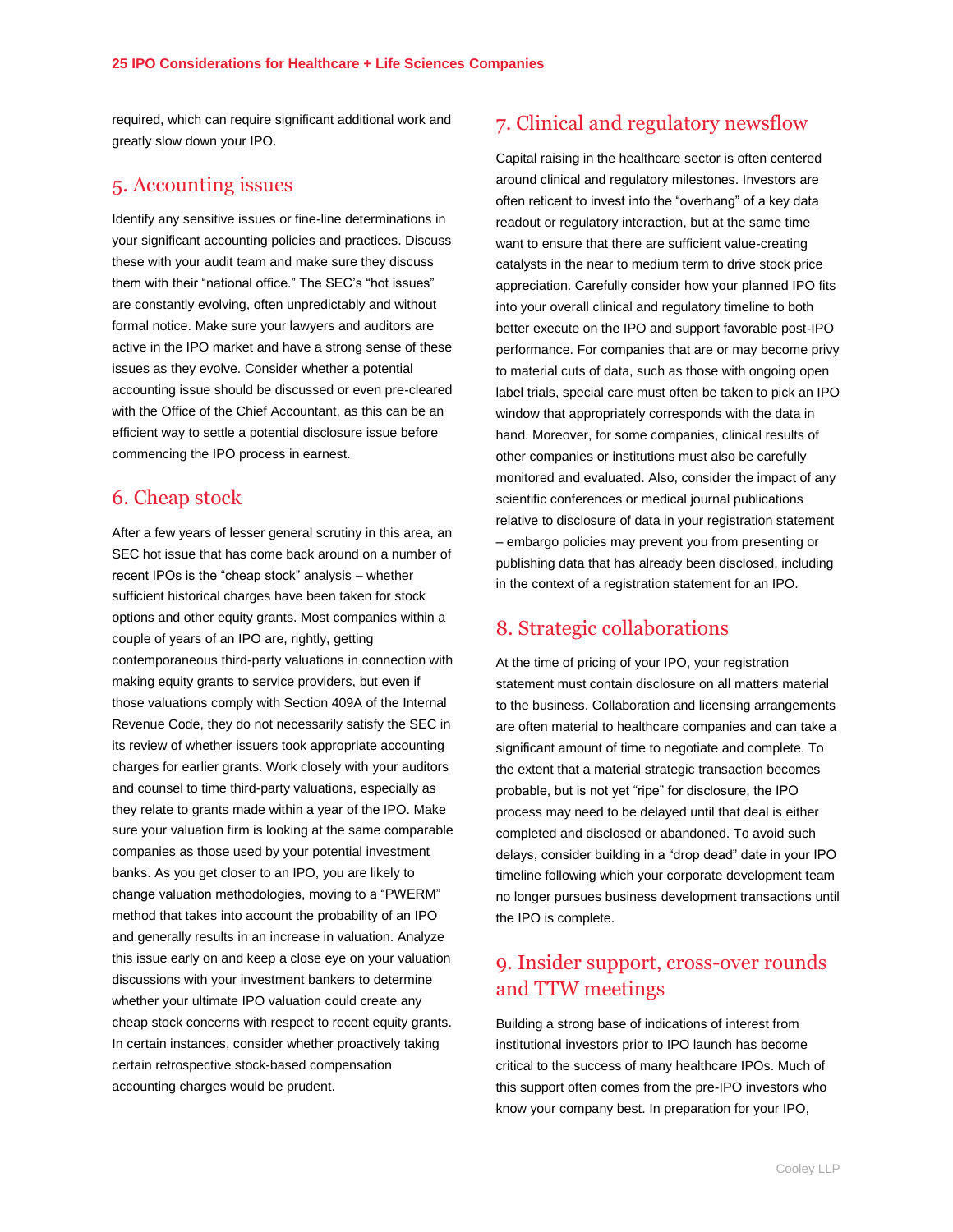consider whether your existing investors have the "dry powder" and desire to participate in an IPO. If not, consider whether a "cross-over" round aimed at investors who invest in both private and public securities might help bolster the company's balance sheet, serve as a marker of validation and de-risk an IPO. For many healthcare companies, especially those not already backed by leading healthcare investors, cross-over rounds are a necessary prerequisite to an IPO. In addition, the testingthe-waters process under the JOBS Act is a key means of assessing interest from new investors prior to publicly launching an offering, and testing-the-waters strategy and timing should be carefully considered with your investment bankers. Bear in mind that the process of assessing investor interest in an IPO or in a private financing taking place in close proximity to an IPO is highly regulated, and violations of applicable securities laws could delay your IPO process and result in other penalties. Accordingly, counsel should be closely consulted with respect to all such interactions.

## 10. Lock-up agreements and trading restrictions

The vast majority of companies have a 180-day IPO lockup period, and investment bankers expect substantially all or all stockholders and equityholders to sign lock-up agreements prior to the IPO to create stability in the trading market. Understand what equity awards will vest or settle during this period and consider whether the company will have enough funds on hand to cover withholding taxes associated with those awards. Withholding considerations may impact the provisions under your lock-up agreement and will need to be carefully coordinated with the investment bankers. Similarly, be mindful of your planned black-out periods in connection with your reporting timelines as a public company and how that might affect the expiration of the lock-up period and settlement of equity awards. Also consider whether certain holders will be granted unique lock-up carve-outs or preferential lock-up rights like "pro rata release rights," and assess the ramifications of granting such rights.

#### 11. Public communications

Concerns over "gun-jumping" continue to be a critical focus of the SEC. Discuss with counsel the rules that will govern your public communications during the IPO

process. Standardize public communications to establish a track record and develop consistent processes for external communications, including review of press releases by outside counsel and fact-checking all of your public statements before they go out. Beware of media interviews and public appearances in which a potential IPO is discussed – not just by management but by directors and insider stockholders as well, particularly where you do not control the timing of publication. Participation in industry conferences, particularly those hosted by investment banks, should be carefully choreographed during the IPO process.

#### 12. FDA review

The FDA routinely reviews registration statements for many healthcare companies and may even provide comments to the SEC staff assigned to review your registration statement. Since "safe" or "effective" are conclusions of law that the FDA makes when approving regulated products, the FDA (acting via the SEC) will often object to pre-commercial companies making statements that imply their investigational products are safe or effective. While the FDA will not object to descriptions of what was actually observed in clinical trials, including on parameters such as "tolerability" and "clinical activity," care should be taken to avoid conclusory statements that imply safety or efficacy. Further, alignment between your regulatory filings and IPO disclosure is critical given that the FDA may be reviewing both. Careful consideration should also be given to disclosures that characterize discussions with the FDA, including development and regulatory review risks memorialized in correspondence with the FDA.

#### 13. Management team

Build out your senior management team, as necessary, to operate as a public company. Also consider key hires in areas such as financial reporting and investor relations. Run background checks on new significant hires to avoid surprises during the IPO process. Consider whether newer members of the team, particular those executives who will be interfacing with public investors, have been with the company for a sufficient amount of time to truly understand the company's business, development strategy and commercial approach to convey the company's story to investors. For certain non-US companies in particular,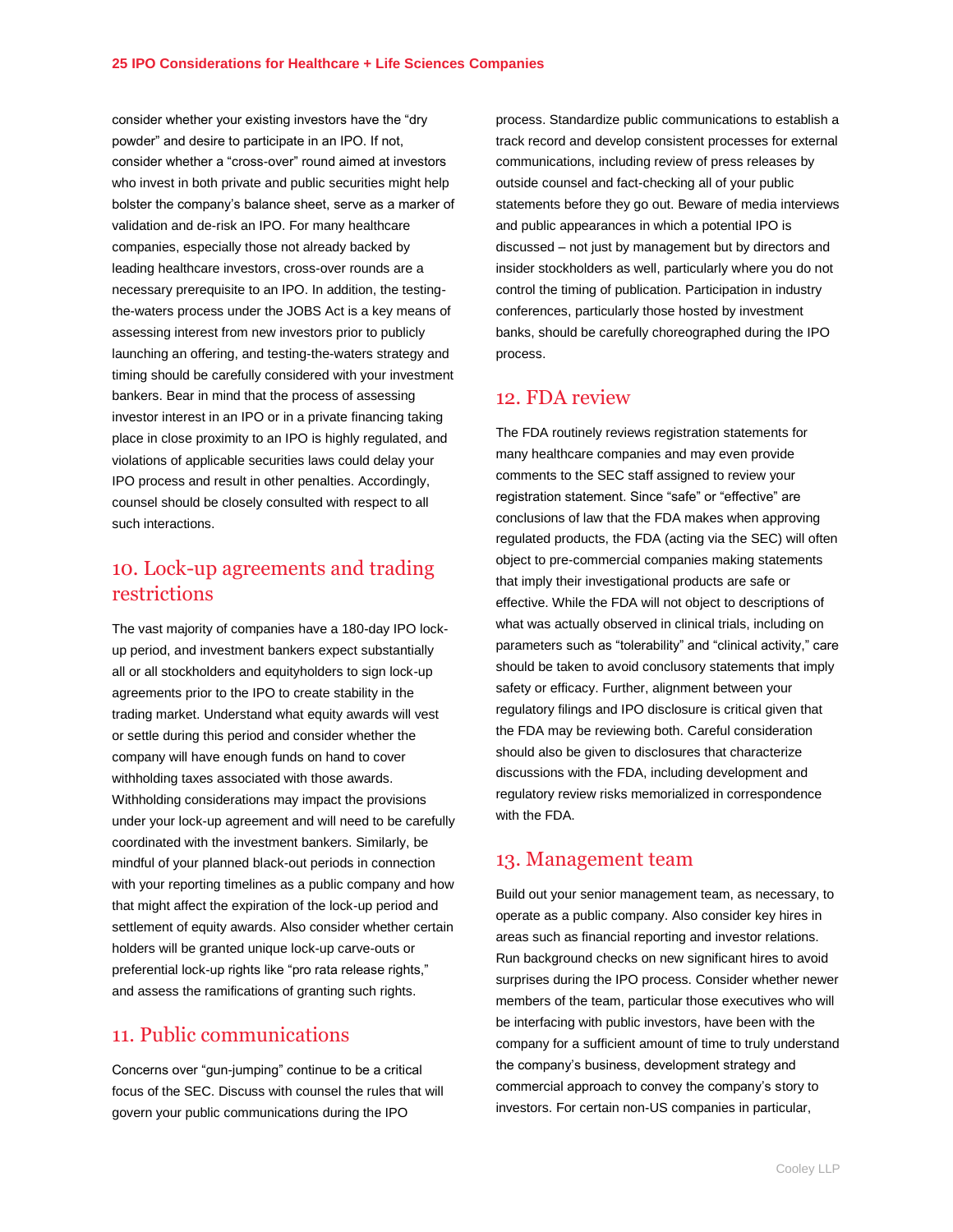hiring a US-based chief financial officer with experience on Wall Street can be important when looking to list in the United States.

## 14. Board and committees

Reassess the composition of your board of directors and board committees to identify any changes necessary to satisfy applicable exchange listing and SEC requirements. Seek out directors with diverse backgrounds and skills who can help you build a public company and contribute in a meaningful way to the company's culture, as well as support and challenge the management team. We believe strongly that diversity, including gender, ethnic, sexual orientation and neuro-diversity, creates a stronger board and a healthier company. Understand the requirements for independent directors and the transition rules that will apply after your IPO. Recruiting capable directors can take time, so start early. As your recruit directors, if applicable, also consider what skills will become valuable as you advance development of your product candidates, including, for example, when it makes sense to supplement clinical expertise with commercial experience.

#### 15. Corporate governance

It is never too soon to begin to act like a public company. Focus early on corporate governance appropriate for a public company and develop a culture of compliance. Transitioning a lean organization focused on drug discovery and development to a heavily regulated public company takes time and effort, and the example should be set at the top. Work with counsel to adopt state-of-the-art corporate policies and codes of conduct. Consider strategies to ease the transition, such as mock earnings calls, closing your quarters on public company timelines and holding public company committee meetings. If you share key financial or clinical data broadly within the company, consider a strategy to begin to limit this disclosure, so that post-IPO you are limiting the number of potential insiders subject to trading blackout. Taking the time during the IPO process to train both management and employees on the important aspects of corporate governance, from insider trading to external communications, will make the transition to a public company much easier following the IPO.

#### 16. Stock structure

Although still relatively rare for healthcare companies, consider whether you want a dual or multi-class structure depending on pre-IPO stockholder constituencies and long-term ownership desires. Multi-class structures can create stability for visionary leaders and long-term strategies but can come with costs. Talk to your lead bankers about investor sentiment regarding dual or multiclass structures ahead of the IPO process and any implications for marketing your IPO, including with respect to potential valuation. You should also discuss this issue with your legal advisors as adopting a dual or multi-class structure will have negative implications with respect to stockholder advocacy groups and the ability for your company to be included in certain trading indices.

## 17. Executive compensation

Consider engaging a compensation consultant to assist in analyzing compensation practices, including equity and non-equity incentives, comparison to peer companies and potential reactions from public investors, stockholder activists and proxy advisory services, such as Glass Lewis and ISS. Begin to develop a compensation structure appropriate for a public company, including a process for board compensation. Talk to your legal advisors about adopting public company equity plans that will meet the future needs of the business. Changing or adopting new compensation practices after being public can be decidedly more difficult. Finally, bear in mind that any loans from the company to executives or directors must be repaid before your first public filing with the SEC during the IPO process.

# 18. Internal controls and SOX compliance

Discuss with your advisors any "material weaknesses" or "significant deficiencies" in your internal financial controls and understand their impact on your SEC review. Be prepared to discuss these forthrightly with your investment bankers and their counsel, and to disclose them publicly. Even if there have been resource constraints or other problems in the past, investors want to see that you have a plan of remediation and path to strengthening your financial controls in the future. Similarly, understand the transition period over which you will need to become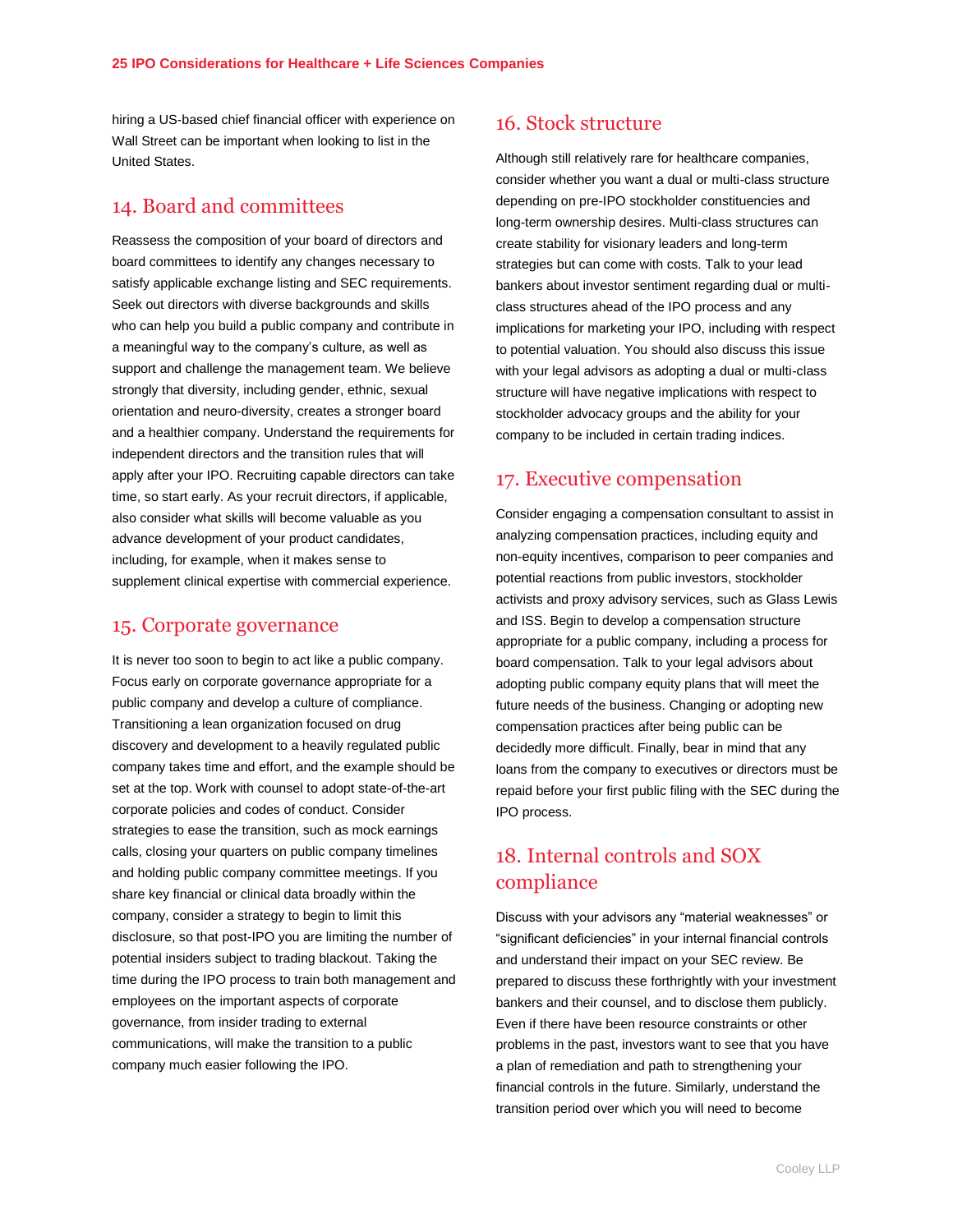compliant with the internal controls testing required by Section 404 of the Sarbanes-Oxley Act. Consider engaging an accounting consultancy firm now to assist with such compliance.

#### 19. Cybersecurity and data privacy

Cybersecurity and data privacy have become an area of increased focus both for the SEC and investment banks. The SEC recently provided guidance on specific cybersecurity-related disclosure obligations, stressing the importance of maintaining comprehensive policies and procedures related to cybersecurity matters and highlighting the responsibility of boards for oversight on cybersecurity risk. At the same time, a flurry of high-profile data breaches and the passage of comprehensive laws related to data privacy, protection and security in a number of jurisdictions have lowered investment banks' risk thresholds and increased their due diligence processes around cyber/data/privacy issues. In light of this increased scrutiny, consult with counsel early in the process to ensure that you have policies and procedures in place that are appropriate for your company's scale and stage of development, as well as the nature of the data assets that you hold and the jurisdictions in which you operate. To the extent that you hold or receive sensitive data (e.g., personally identifiable information or personal health information) and are subject to laws or regulations governing the use of such data (e.g., HIPAA), extra care should be taken in this regard. Also be prepared to discuss any cyber or data security breaches with the investment banks and their counsel, including any completed and planned remediation measures, and understand that all such matters may require disclosure in your registration statement.

#### 20. Selecting a stock exchange

Understand the benefits of the alternative stock exchanges, such as NASDAQ, NYSE, AIM in London and the Hong Kong Stock Exchange. Different exchanges offer different advantages and non-concentric investing audiences. This can be particularly important for healthcare companies. Dual-listed companies create additional complexities that need to be carefully considered. Analyze the listing standards of your preferred market to ensure that you will qualify to list there and that those standards match your corporate governance goals.

#### 21. Corporate documents

Understand the provisions of your current charter, bylaws and other corporate documents as they relate to an IPO. Who has registration rights? Are any special approvals required from stockholders or third parties? Will your preferred stock automatically convert upon an IPO? Are all stockholders and other equityholders required to sign 180 day "lock-up" agreements with your investment bankers, and are any holders expecting special IPO lock-up rights based on their Investor Rights Agreement? Make sure that your capitalization records accurately reflect all stock issuances, transfers and cancellations, as well as option and warrant issuances, exercises and cancellations. Your lawyers are often required to give a capitalization opinion in connection with an IPO, and they will need to be able to rely on detailed and accurate records in order to do so.

#### 22. Due diligence

The investment bankers and their counsel will conduct extensive due diligence on your company, including a thorough review of your minute books, capitalization records, material agreements, etc. Anticipate what materials the investment bankers and their counsel will want to review and begin organizing these documents to expedite the due diligence process. Failure to do so could result in avoidable delays to your offering. Establish an online data room for the delivery of due diligence materials, and get materials posted early. Pay particular attention to privacy and security risks and OFAC and FCPA compliance, each of which are closely scrutinized by the investment bankers and their internal and external counsel and are viewed as critical risks to the business for most investors. In addition, if applicable, investment bankers will likely want to speak with key opinion leaders who understand your products or product candidates and disease areas, as well as other key third parties, such as collaborators, manufacturers or customers. You will generally have the opportunity to suggest third parties for the investment banks to speak with and should ensure that you are selecting individuals who have good familiarity with and a favorable view of your programs and strategy. In addition, the IPO will include an extensive factual backup process for various claims made in your registration statement. Compiling appropriate backup ahead of time can greatly facilitate the IPO process.